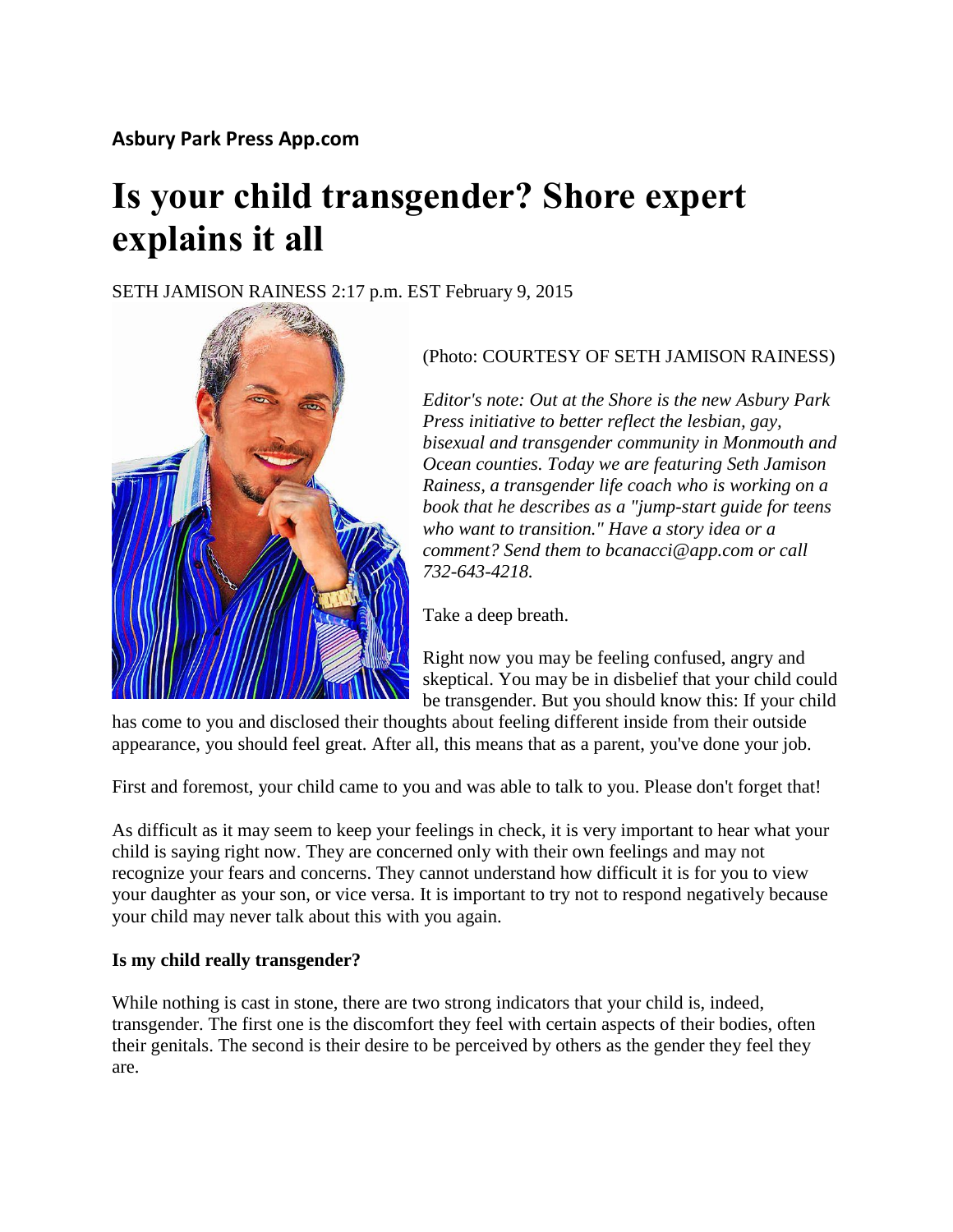By the time a child has finally told their parents that they are transgender, they likely feel impatient and want to physically transition as soon as possible. They believe that they have been suffering for years, and are likely not taking into account that their parents are having a hard time accepting that their need to be the other sex.

## **Why tell me now?**

Younger children, being as creative and imaginative as they are, feel that their gender will somehow work itself out. But as your child gets older, the discordance with who they are inside and who they appear to be on the outside often becomes more disturbing. Puberty is often a sore reminder that the feelings won't resolve themselves. An array of emotions can accompany this process including depression, hopelessness, anger, disappointment, and fear, among others.

A child — as for anyone — will find it hard to explain their feelings. They may be worrying that they will lose friends and be cast out by their parents. They may dislike seeing themselves in the mirror because they are disappointed that their outer appearance does not match their inner self. They may feel out of place in the bathroom and try to avoid outdoor activities like going to the beach. They may even try temporarily to please others, but the desire to be their true self will return.

#### **Initial fears**

At this point, you are likely feeling cautious and are concerned about the safety of your child. As a parent, there are many things that can go through your mind. One may be a fear of the harassment your child could face, or even that the harassment they already face could worsen. But remember: If a child has support from home, this can help increase their confidence and put them at ease. This, in turn, may help others at school to be more accepting.

You may be fearing the physical harm others can enact. But consider the reality that youth who are not allowed to transition run a risk of depression, self-hatred, and perhaps even substance abuse; these are all indicators of potential self-harm.

You may be fearing that your child is mentally ill. It is possible that, in rare cases, that child has a simultaneously occurring mental illness in addition to identifying as transgender. But remember: being transgender is not, in and of itself, a mental disorder. And if a child believes that they are transgender, they are. A gender identity therapist can help your child clarify whether this is true or not.

#### **But my child is too young!**

Gender identity is an inherent knowledge one feels inside. It isn't like wanting a bicycle one day and then changing one's mind. For most children, being transgender is a constant, disruptive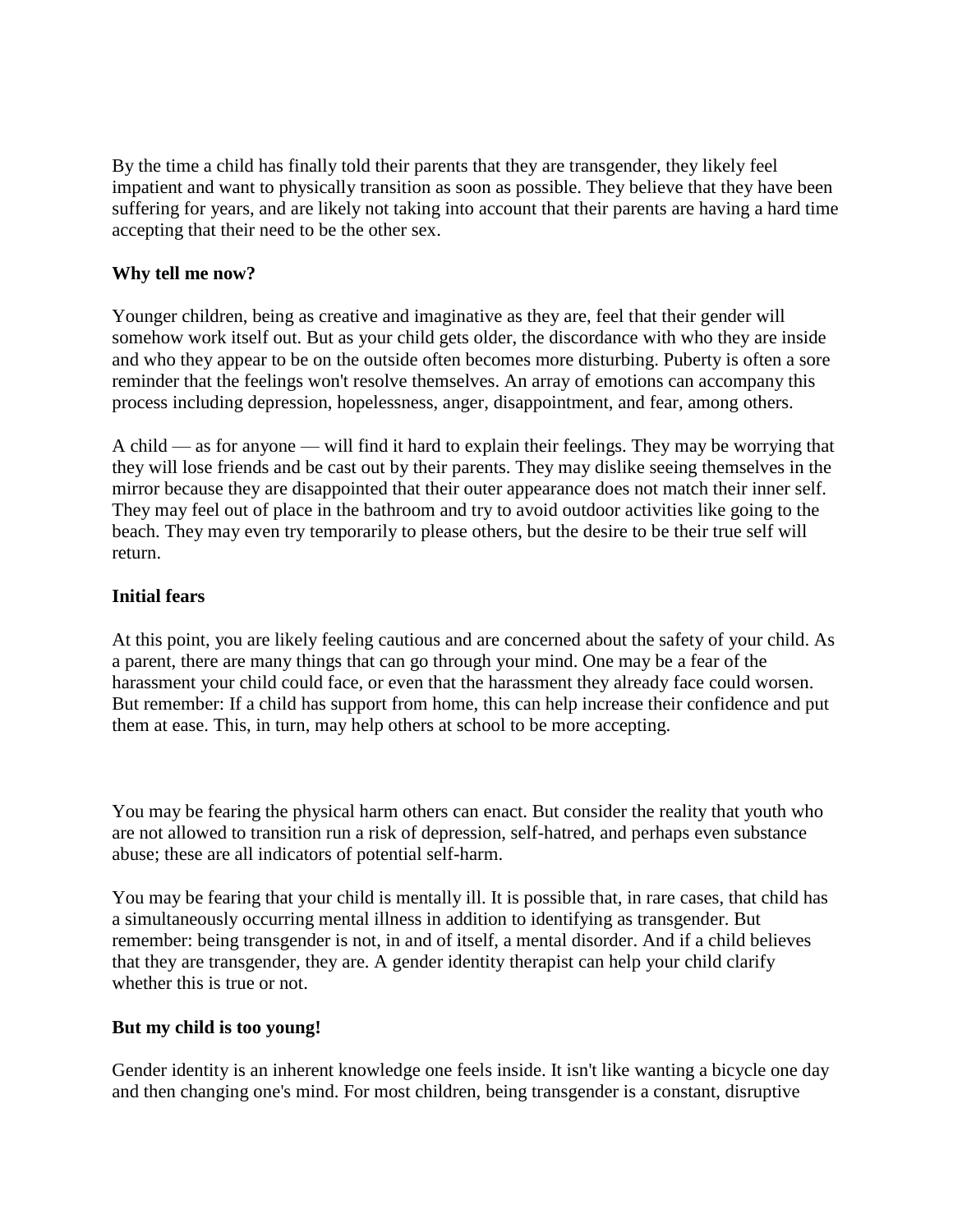reminder that their body and mind are not in sync. Let this knowledge put your mind at ease about your child possibly going back-and-forth on their convictions because they are too young, or because they are being rebellious or seeking attention.

Finally, you may fear that your child will someday regret transitioning. However, my experience has shown that teens who feel strongly that they are transgender are most likely going to continue feeling this way into adulthood. The vast majority of post-transition people never regret the decision they made. (Side note: You can expect that if your child is under the age of 16, reversible hormonal interventions -puberty-blockers- will be considered. After that age, crossgender hormones will be the most likely option).

By allowing your child to transition at an early age, they will be able to begin living their life as they feel they should. They can be more focused on their life goals instead of constantly thinking about their body. With your help, they can build a solid foundation of confidence and self-worth.

# **Is my child actually gay?**

You might prefer believing that your child is a non-transgender gay man or lesbian woman because in today's society sexual minorities are accepted more easily than gender minorities. But just as one does not choose to be gay or lesbian, one doesn't choose to be transgender either. Further, sexual attraction and gender identity are different aspects of the self; transgender people may go on to identify as straight, gay, lesbian, or bisexual in addition to being transgender.

In the beginning, some children may identify as lesbian or gay before they come to realize that they are transgender. This is partly because our society tells us that gender nonconformity (e.g. dressing masculinely or femininely, or being attracted to the "opposite" gender) is always a part of sexual orientation. If your child "comes out" to you twice — first as gay or lesbian, then as transgender — know that the confusion doesn't lie with them, but with the labels they've inherited from society.

#### **How will the rest of the family react?**

Much of the discomfort you may be feeling emerges from society's ideas concerning transgender or transsexual people. You may have been taught that these identities are forms of sickness, or they are perverted or immoral. However, as the parent of a transgender child, you need to free yourself from negative beliefs and start to educate yourself. At the end of the day, your child being who they truly are is what matters most. And when they begin to feel happier, you will begin to be happy for them as well.

Certainly, it would be great for every parent to be immediately accepting and willing to educate themselves on how to move forward with the best interests and happiness of their child in mind. However, this is not the case in many families. There is often one willing parent and one parent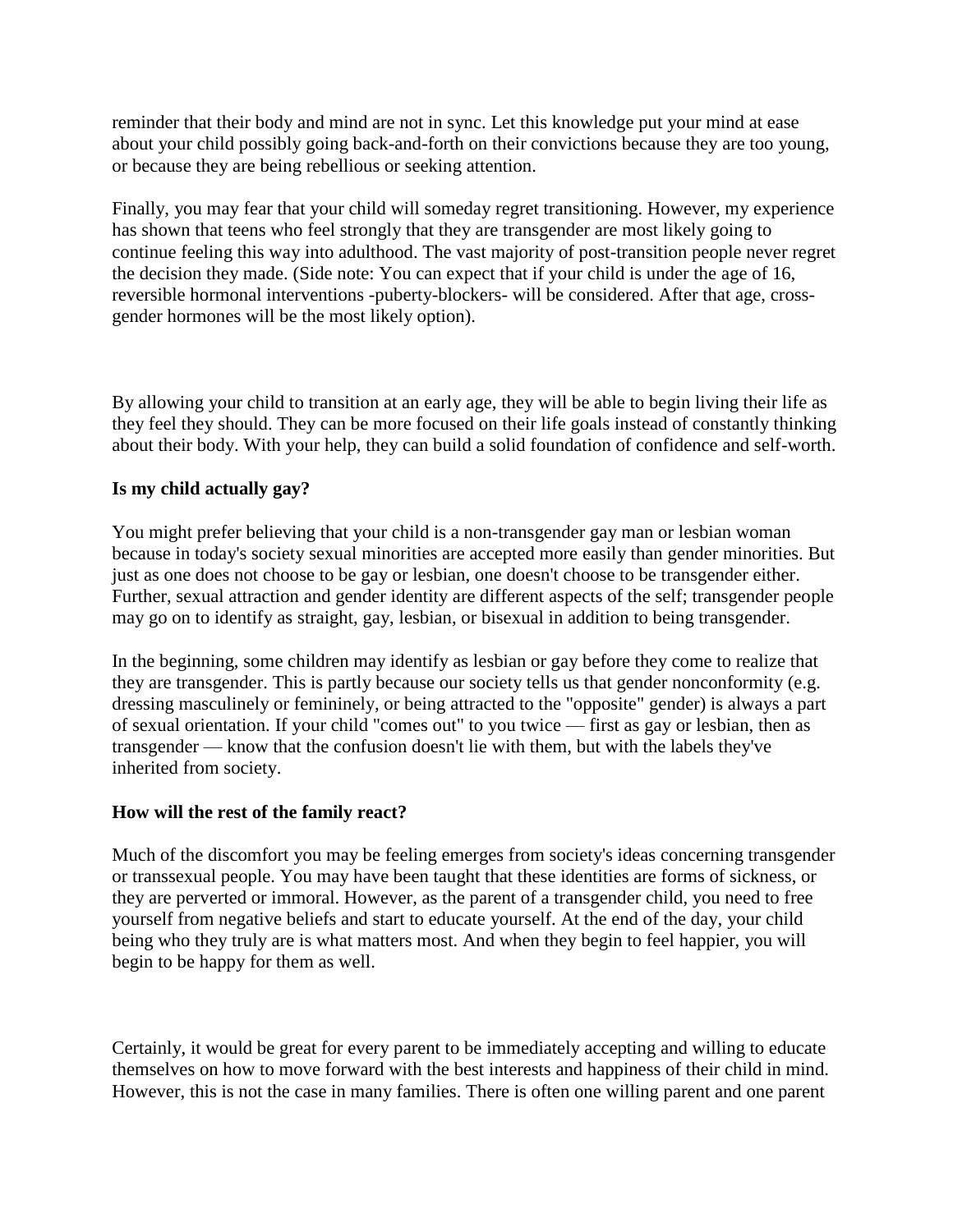who is obstinate and just cannot face the facts. Keep the lines of communication open with the rest of your family, including siblings and a spouse (if applicable), but continue to do what you think is best for your child.

## **Initial reactions will not last forever**

While it's possible that your child informing you of their transgender identity can put a strain on the family—other siblings may or may not be open to change; maybe a father or mother says they want nothing to do with their transgender child—recognize that this may not stay the same forever. This is not a situation to start blaming either spouse for their initial reactions, because no spouse is responsible for unexpected situations. There are many families in which transgender children end up homeless. Your awareness of such possibilities can help prevent them. Let them impel you to find support outside the family.

## **How will others react?**

It is natural to be concerned about the reactions of others in your family and extended circles. But in the best interests of your child, you will need to get your feelings in check and educate yourself before you discuss their identity with people outside of your household. When you do eventually speak to others, it is important to initially acknowledge their discomfort and tell them you felt the same way in the beginning—but that you've decided to keep an open mind out of love for your child. You can ask them for their support and also state that you will entertain any questions that they have about your child's transition. During this time, you will begin to see that not only is your child transitioning, but you are as well.

# **Feelings of loss**

Address the fact that you may go through a grieving process yourself. In some ways, this is a loss (or a symbolic "death") to you. These feelings emerge, in part, from realizing that certain hopes and dreams for your child's future will not be fulfilled. You wanted a little girl who would grow to become a woman, and now you've found that you're going to have a son (or vice versa). It is important that you take as much time as you need to be able to accept this loss, and take any selfcare measures you normally do when grieving.

Let your child know that you are experiencing feelings of a loss. This can help them begin to understand what a difficult adjustment their transition may be for you. But beyond informing them, it is not your child's responsibility to help you deal with this loss. There are support groups for parents facing the same issues that will be able to help you deal with hard emotions and other concerns.

# **Finding support**

The advice you are currently reading is not meant to fulfill all your support needs. Reading online is only a beginning. The good news is that in today's world, there are many viable options for education and help. There is a growing need for accurate and compassionate information for families with transgender children, and the world is responding, albeit slowly. The Internet offers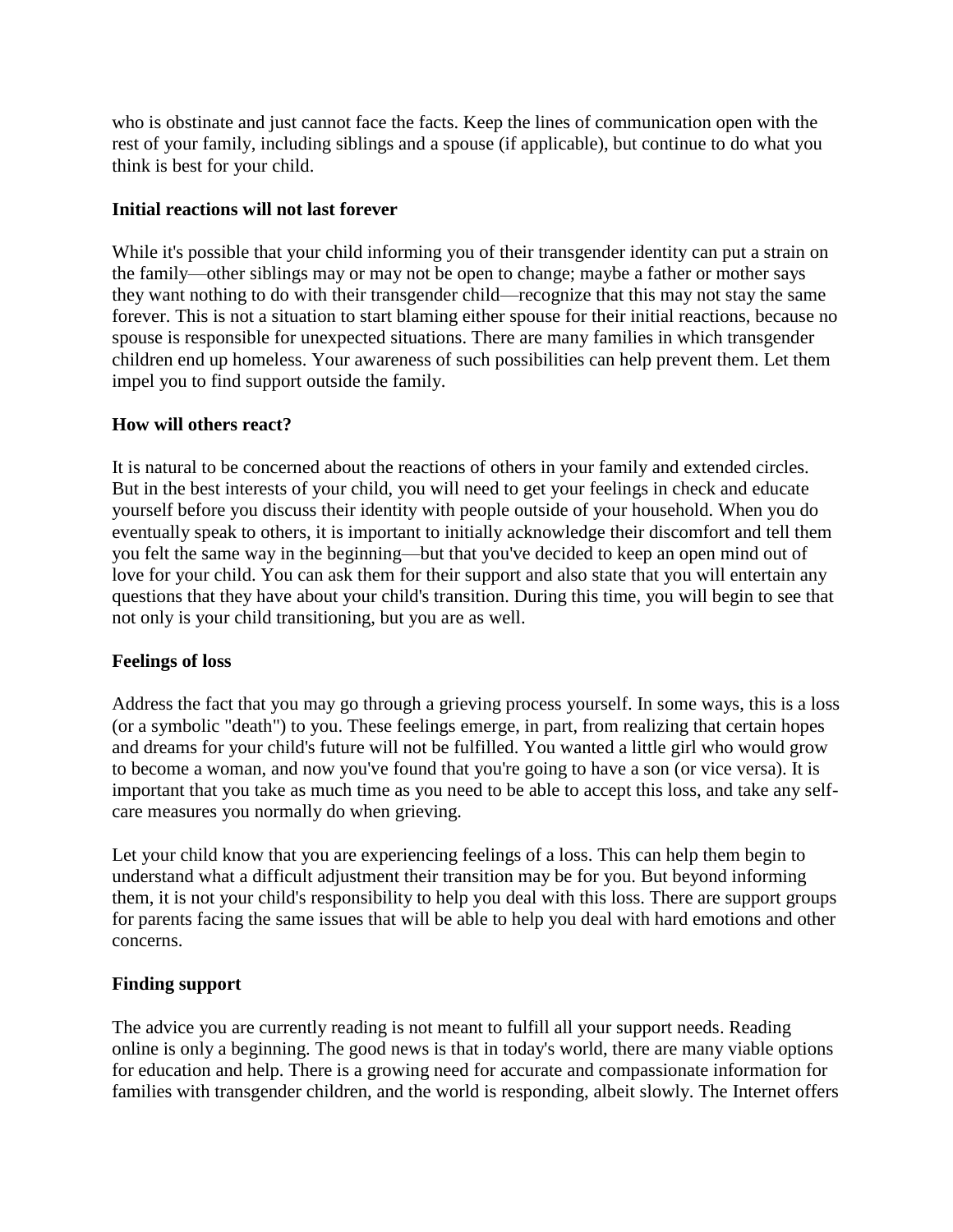a plethora of information that can be put to good use. However, use common sense rather than placing belief in everything you read. There are many gender therapists, transgender health conferences, PFLAG meetings,1 and doctors that offer valid information.

Above all, the most helpful step you can take is to keep an unbiased attitude toward whatever your child may be telling you. Do not be afraid to ask nonjudgmental questions. While it may be hard to hold back everything you want to say, you must remember that if your first response to your child is an objection, then you can expect stubborn behavior when engaging in any future discussions. They may not be willing to discuss this matter again, and will likely feel rejected, or possibly even unloved, by you.

# **Moving forward**

It is essential to realize that there is not an exact answer for every issue that may come up. So it is crucial for you to get the appropriate help from a qualified therapist who will be able guide you concerning your emotions and shed light on the journeys transgender children undertake. In so doing, you will become supportive of your own child and enable them to build self-confidence and become stronger as they forge ahead.

This short guide has been prepared to simply provide an introduction. You will encounter much more information as you move forward, particularly assistance related to your individual child and their needs.

Most importantly, remember this: Don't panic.

You still have a child who is capable of living a happy and productive life, provided you are there as a parent to help support and assist them. It is by no means an easy journey, but one that can definitely be positive if approached with forethought and compassion.

Seth Jamison Rainess of Monmouth County is a speaker, life coach, PFLAG facilitator and social advocate. He also is a transgender man living life unified in body and mind. More information is at www.sethrainess.com[.](http://www.app.com/story/opinion/editorials/2015/02/05/editorial-gay-rights-human-rights-differ/22918105/)

# **TERMS AND DEFINITIONS**

The following definitions are fairly simple but do sometimes sound confusing. Imagine now the confusion a child must feel when they appear one way but feel another and those around them are using words and pronouns that do not match their true gender.

**Transgender:** A transgender person's internal gender identity does not match their body's biological sex (or what some may refer to as "assigned at birth" sex). "Transgender" may be used as an individual identity for someone who wishes to transition their gender socially and/or physically, but is sometimes also used as an umbrella term that encompasses those who desire physical transition ("transsexual" people) and other gender nonconforming (GNC) people, such as genderfluid and genderqueer people or cross-dressers (see definitions below).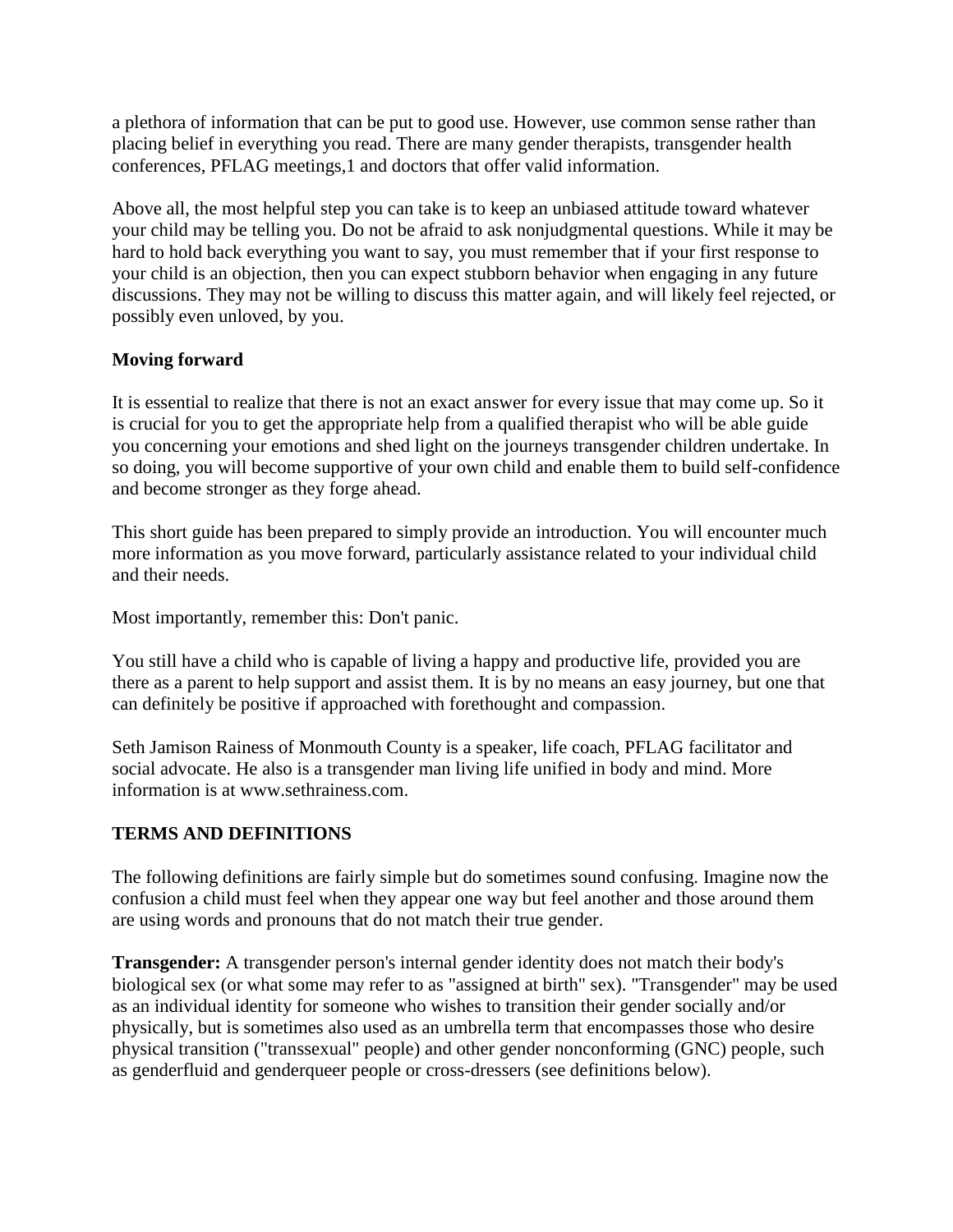**Transsexual:** "Transsexual" refers to a more specific transgender identity; when a transsexual person's internal gender identity does not match their body's biological sex, they wish to undertake physical measures, with the aid of hormones and/or gender confirming surgeries (sometimes referred to as "sexual reassignment surgeries" or SRS), to correct their alignment between body and mind. This term separates transsexual people from other transgender people who do not need medical intervention to feel whole

**FTM and MTF:** Female-to-male (FTM) transgender people are born with female biology but know themselves to be male, and wish to be perceived as such socially (including the use of male pronouns like "he" and "his"). Male-to-female (MTF) transgender people are born with male biology but know themselves to be female, and wish to be perceived as such socially (including the use of female pronouns like "she and "hers").He wants to have female anatomy and be called by female pronouns.

**Gender Identity:** Gender identity is an inner sense of being female, male, neither, or both. By the age of 3, children often have a clear sense of either being male or female. Most the time their identity conforms to their biological sex; whether this is the case or the child is transgender, society instills in them rules about one should conform to their birth sex.

Gender expression: Gender expression is the presentation of self to others as masculine, feminine, both, or neither. Some of expression's aspects include mannerisms or movement, dressing and grooming, and possibly certain behaviors or interests. Unfortunately, children whose gender expressions do not meet with what society feels they should be are usually mistreated. Children learn quickly how to try to fit in. However, gender nonconforming (GNC) children will likely continue to act and behave in accordance with their interests despite these attempts, and despite the consequences of running counter to what is expected of them.

**Sexual orientation:** Sexual orientation is about romantic and sexual attraction; it is not a choice. Attraction lies on a broad spectrum. A person can be attracted to just women, or just men, or both—and these can shift over a lifetime. Sexual orientation has nothing to do with gender identity or gender expression; orientation is about how one finds others attractive, while gender identity and expression are about how one perceives and manifests the self. Everyone has both a sexual orientation and a gender identity.

**Genderfluid or Genderqueer:** Genderfluid or genderqueer people internally understand their gender identity as falling outside the binary construct of "male" and "female." They may feel, and perhaps struggle to convey to others, that their gender is a mix of both, varies from day to day, is neither or beyond, or something else entirely. They may request that others refer to them with gender-neutral pronouns such as "they."

**Pansexual:** Pansexual people may be sexually attracted to individuals who identify as male or female; however, they may also be attracted to those who identify as intersex, third-gender, androgynous, transsexual, or the many other sexual and gender identities © 2014 Seth Jamison Rainess